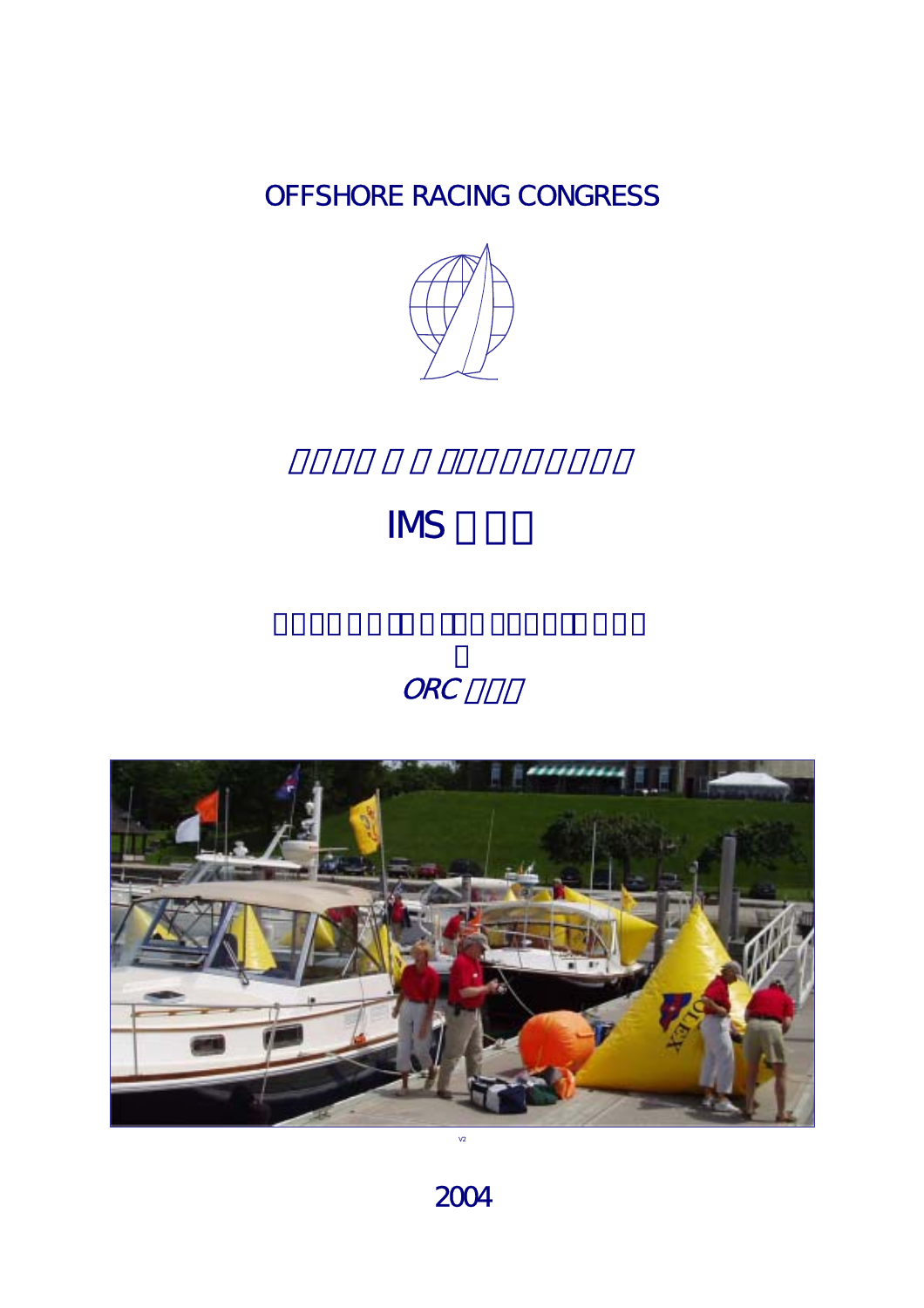| IMS RATING CERTIFICATE No. 12345<br>Based on: FULL MEASUREMENT (Metric)<br>NOT VALID AFTER 12/2004                                                                                                                                                                                                                               | IMS AMENDED TO JANUARY 2004<br>Offshore Racing Congress<br>-GPH-<br>Chelmsford, England<br>590.4<br>Copyright 2004                                                                                                                                                                                                                                                                                                                                            | VPP: 09/APR/04 15:12:36<br>IMS AMENDED TO JANUARY 2004<br>Cert No 12345<br>PARAIMS.DAT 04/FEB/04 22:25:08<br>OFF Meas'd: 22/MAY/91 PARAVIRT.OFF 05/JUN/92 15:08:30                                                                                                                                                                                                                                                                                                                      |
|----------------------------------------------------------------------------------------------------------------------------------------------------------------------------------------------------------------------------------------------------------------------------------------------------------------------------------|---------------------------------------------------------------------------------------------------------------------------------------------------------------------------------------------------------------------------------------------------------------------------------------------------------------------------------------------------------------------------------------------------------------------------------------------------------------|-----------------------------------------------------------------------------------------------------------------------------------------------------------------------------------------------------------------------------------------------------------------------------------------------------------------------------------------------------------------------------------------------------------------------------------------------------------------------------------------|
| - YACHT DESCRIPTION -<br>PARAGON OF VIRTUE<br>Name:<br>Sail No: US-12345<br>Class:<br>TRIPP 40<br>12.410m<br>Beam (MB) 3.630m<br>LOA:<br>Designer: TRIPP<br>Builder:<br>FRACTIONAL SLOOP 150% Jib<br>Rig:                                                                                                                        | RATING OFFICE:<br>OFFSHORE RACING CONGRESS<br>Issued:<br>09/APR/04 Tel: +44 1473 785 091<br>Measured: Fax: +44 1473 785 092<br>22/MAY/91 ORCclub@CompuServe.com<br>Revalidation Authority: US SAILING<br>Measurer: STIMSON                                                                                                                                                                                                                                    | -CENTERBOARD AND DRAFT-<br>ECM<br>0.000<br>0.000<br>0.000<br><b>CBTC</b><br>0.000<br>CBRC<br>CBMC<br>WCBA<br>0.0<br>0.000<br>CBDA<br>KCDA 0.000<br>ECE<br>0.000<br><b>WCBB</b><br>0.0<br>CBDB<br>0.000<br>ENDPLATE ADJ (KEDA) 0.000<br>-PROPELLER AND INSTALLATION-<br>0.979<br>PRD<br>0.434 PBW 0.120 PHD<br>$0.044$ PHL $0.153$ ESL<br>ST1<br>$0.105$ ST3<br>$0.026$ ST2<br>0.105 ST4 0.057 ST5<br>0.183<br>PSA 18.000 PSD 0.028 PIPA 0.0036<br>-FLOTATION DATA-                      |
| Keel/CB: FIXED KEEL<br>PropInst: EXPOSED FOLDING<br>SPIN: SYMMETRIC<br>FwdAccom: NO<br>HullCnst: LIGHT<br>RudCnst: STNDRD                                                                                                                                                                                                        | "I CERTIFY THAT I UNDERSTAND MY<br>RESPONSIBILITIES UNDER THE IMS."                                                                                                                                                                                                                                                                                                                                                                                           | 1.372<br>SAFP 11.190<br>FFPS<br>1.029<br>0.614<br>AFPS<br>SFFP<br>1.228<br>0.000<br>FFM<br>FAM<br>1.009<br>FFPV<br>AFPV 0.000<br>${\rm FF}$<br>1.229<br>1.010<br>SG<br>1.023<br>FA<br>-INCLINING TESTS-                                                                                                                                                                                                                                                                                 |
| Forestay: FIXED<br>BoomMtl: HEAVY<br>Spreadrs: 3 Sets<br>InrFsty: NONE<br>Runners: NONE<br>Jumpers: YES<br>AGE: 5/1991<br>Dates:<br>COMMENTS-                                                                                                                                                                                    | MR JOHN B SAILOR<br>123 SPINNAKER LANE<br>PORTSMOUTH, RHODE ISLAND 02871                                                                                                                                                                                                                                                                                                                                                                                      | 17.000<br>39.000<br>PLM 1516.000<br>PL 1502.792<br>W1<br>PD1<br>34.000<br>W2<br>PD <sub>2</sub><br>75.000<br>GSA<br>28.274<br>RSA 3216.9<br>7.327<br>WЗ<br>51.000<br>PD3 119.000<br>12.025<br>SMB<br>WD<br>W4<br>68.000<br>137.1<br>PD4 156.000<br>RM<br><b>RMC</b><br>137.1<br>142.5<br>RM <sub>2</sub><br>RM20 133.2<br>RM40<br>113.3<br><b>RM60</b><br>79.5<br>RM90<br>35.6<br>0.0<br>CREW ARM (CRA)<br><b>WBV</b><br>1.443<br>CALCULATED LIMIT OF POSITIVE STABILITY: 121.3 DEGREES |
| — LIMITS AND REGULATIONS —<br>Limit of Positive Stability: MEETS REQ<br>Minimum Displacem't 3238kg: MEETS REQ<br>815 kg.<br>Maximum Crew Weight:<br>121.9<br>Stability Index:<br>C/R HeavyItems Pitch Adjustm't 0.00000                                                                                                          | Measurement Inventory: 18/MAY/91<br>11.797m<br>Accommodation Length:<br>Accom Certificate: C/R DA= 0.00%<br>YES<br>Plan Approval:<br>0 Dist: 0.00<br>Anchor(s) Weight:<br>Applied Age Allowance:<br>0.65%                                                                                                                                                                                                                                                     | RATIO STABILITY CURVE AREAS, POSITIVE/NEGATIVE<br>3.265<br>KEEL DRAFT<br>2.305<br>2.354<br>(DHKO)<br>(DHKA)<br>(LSM0) 10.013<br>10.374<br>2ND MOMENT LENGTH<br>(LSM1)<br>DISPLACEMENT (WEIGHT) (DSPM)<br>5747<br>(DSPS)<br>6679<br>28.16<br>WETTED SURFACE<br>26.41<br>(WSM)<br>(WSS)<br>VCG FROM OFFSETS DATUM (For CLUB RM)<br>$-0.014$<br>(VCGD)                                                                                                                                     |
| (NOT WIND-AVERAGED)<br>Wind Velocity:<br>8kt<br>10kt<br>6kt<br>$39.5^\circ$<br>$44.3^{\circ}$<br>$42.0^\circ$<br>BEAT ANGLES:<br>725.9<br>BEAT VMG:<br>934.5<br>790.0<br>$52^\circ$ :<br>602.5<br>528.5<br>502.3<br>$60^\circ$ :<br>565.3<br>506.9<br>484.7<br>R<br>75°<br>539.0<br>489.7<br>464.8<br>Ε                          | NOTE TO OWNER: The range available to revise crew weight is 448-826 kg.<br>- TIME ALLOWANCES IN SEC/MI BY TRUE WIND VELOCITY & ANGLE -<br>12kt<br>20kt<br>CHECKSUM<br>14kt<br>16kt<br>$38.0^\circ$<br>$37.0^\circ$<br>$36.5^\circ$<br>$36.5^\circ$<br>(273.8)<br>692.1<br>672.5<br>(5130.7)<br>661.2<br>654.5<br>488.2<br>479.3<br>473.8<br>468.7<br>(3543.3)<br>471.9<br>452.2<br>463.6<br>458.2<br>(3402.8)<br>451.3<br>442.4<br>435.9<br>427.8<br>(3250.9) | VCG FROM MEASUREMENT TRIM WATERLINE<br>(VCGM)<br>$-0.091$<br>2.948<br>INTEGRATED BEAM ATTENUATED WITH DEPTH<br>(B)<br>1.340<br>MAXIMUM SECTION AREA<br>(AMS1)<br>4.373<br>BEAM/DEPTH RATIO<br>(BTR)<br>2.058<br>EFFECTIVE DRAFT<br>(D)<br>25° HEEL<br>2° HEEL (LSM2) 10.374<br>10.231<br>(LSM3)<br>$(LSM4)$ 12.000<br>AVG LENGTH (L)<br>10.460<br>SUNK<br>TRIM: 1mm/9.251m-kg<br>SINK:<br>1mm/19.584kg                                                                                  |
| $90^\circ$ :<br>458.2<br>541.4<br>486.9<br>Α<br>110°<br>561.9<br>495.1<br>460.9<br>$120^\circ$ :<br>597.7<br>Η<br>512.5<br>472.7<br>$135^\circ$ :<br>706.2<br>564.4<br>503.4<br>$150^\circ$ :<br>854.8<br>667.7<br>561.5<br>771.0<br>RUN VMG:<br>987.0<br>648.0<br>GYBE ANGLES: 140.9° 144.6° 151.5° 162.2° 170.9° 174.1° 174.9° | 428.1<br>408.0<br>441.9<br>419.0<br>(3183.5)<br>417.4<br>436.1<br>403.6<br>385.8<br>(3160.8)<br>443.9<br>420.7<br>401.4<br>372.4<br>(3221.3)<br>468.2<br>440.9<br>417.2<br>375.6<br>(3475.9)<br>505.5<br>471.1<br>444.6<br>400.1<br>(3905.3)<br>(4409.0)<br>570.4<br>518.0<br>482.4<br>432.2<br>(1119.1)                                                                                                                                                      | 83.49 MAIN:<br>52.41<br>SAIL AREAS: MAIN+FORE+MIZZEN:<br>GENOA: 48.70 SYM:<br>103.69 ASYM:<br>$0.00$ $MIZ'N$ :<br>0.00<br>—FORETRIANGLE-<br>— MAIN & SPARS——<br>$\qquad \qquad -$<br>14.521<br>4.250<br>ΙG<br>J<br>HB<br>0.220<br>TН<br>NO<br>1.24<br>2.500<br>ΜW<br>0.189<br>FSP<br>0.066<br>MGT<br>TL<br>6.33<br>GO<br>0.219<br>2.13<br>MDT1<br>0.103<br><b>LPG</b><br>MGU<br>14.571<br>6.40<br>3.65<br>ISP<br>LP<br>MGM<br>MDL1<br>0.165                                             |
| - TIME ALLOWANCES FOR SELECTED COURSES (AFTER WIND-AVERAGING)<br>980.2<br>794.5<br>696.9<br>Wnd/Lwd VMG<br>CircularRandom<br>799.9<br>652.0<br>573.9<br>910.0<br>718.1<br>610.4<br>Ocean for PCS<br>850.0<br>686.3 598.4<br>Non-Spinnaker                                                                                        | NOTE: To convert any time allowance above to speed in knots: Kt = 3600/TA<br>639.2<br>602.4<br>578.0 548.3<br>(4839.5)<br>(3995.1)<br>528.8<br>500.8<br>482.1<br>457.6<br>543.7<br>467.8<br>499.3<br>424.5<br>(4173.8)<br>547.0<br>515.1<br>494.1<br>467.5<br>(4158.4)<br>- SIMPLIFIED SCORING OPTIONS                                                                                                                                                        | ΙM<br>14.624<br>JL<br>0.00<br>4.78<br>MDT2<br>0.075<br>MGL<br>1.093<br>0.00<br>MSW<br>24.0<br>MDL <sub>2</sub><br>0.089<br>HBI<br>JR<br>0.000<br>P<br>15.505<br>SFJ<br>MWT<br>0.0<br>4.232<br>0.000<br>SPL<br>TPS<br>Е<br>5.627<br>MCG<br>0.000<br>SL<br>14.39<br>5.636<br>ASL<br>EC.<br><b>BD</b><br>0.182<br>1.886<br>SMW<br>7.64<br>AMG<br>BAS<br>CPW<br>2.900<br>ASF<br>SF<br>SPS<br>2.456<br>0.153<br>BAL<br>-MIZZEN-                                                              |
| Time-on-Distance<br>$(\text{sec}/\text{mi})$<br>OFFSHORE<br>$590.4$ (=GPH)<br>INSHORE<br>$655.3$ (=ILC)                                                                                                                                                                                                                          | Time-on-Time<br>Performance Line<br>TMF<br>PLT<br>PLD<br>0.839<br>92.5<br>$1.0163$ (=600/GPH)<br>(Ocean)<br>1.222<br>$1.0301$ (=675/ILC)<br>396.8 (Olympic)<br>Performance Line Corrected Time = (PLT x Elapsed Time) - (PLD x Distance)                                                                                                                                                                                                                      | IY<br>0.000<br>PY<br>0.000<br>0.000<br>0.000<br>HBY<br>TLY<br>0.000<br>0.000<br>MDT1Y 0.000<br>EB<br>ΕY<br>0.000<br>MGTY<br>YSD<br>0.00<br>ECY<br>0.000<br>MGUY<br>0.000<br>MDL1Y 0.000<br>YSF<br>0.00<br>0.000<br>0.000<br>MDT2Y 0.000<br>BASY<br>MGMY<br>YSMG<br>0.00<br>0.000<br>MGLY<br>0.000<br>MDL2Y 0.000<br>BALY<br>HBIY<br>0.000<br><b>BDY</b><br>0.000                                                                                                                        |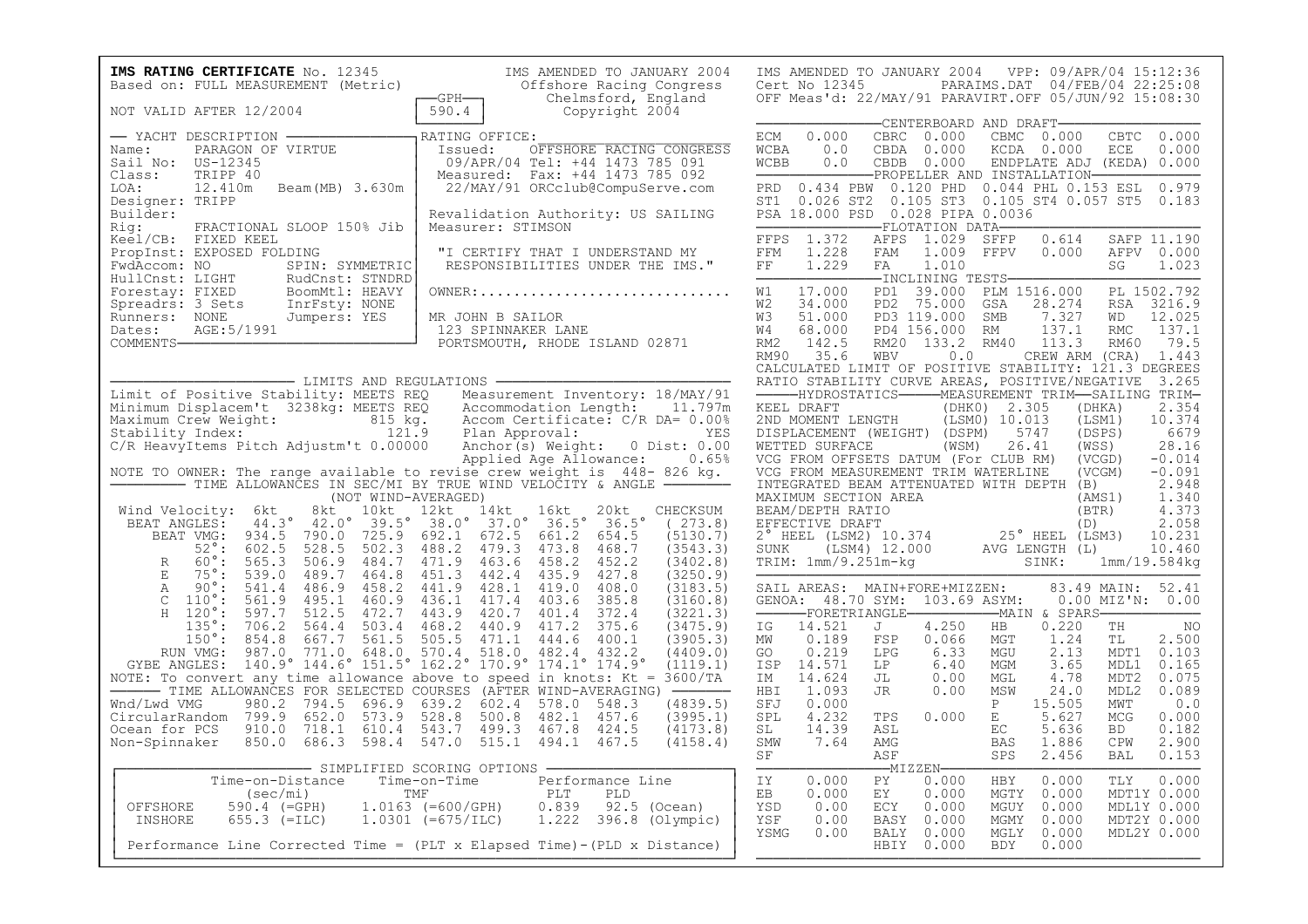| 1.             |         |  |
|----------------|---------|--|
| 2              |         |  |
| 3.             |         |  |
| 4.             |         |  |
| 4.1            |         |  |
| 4.1.1          | GPH-    |  |
| 4.1.2          | $ILC -$ |  |
| 4.2            |         |  |
| 4.21           |         |  |
| 4.21.1         |         |  |
| 4.21.2         |         |  |
| 4.22           |         |  |
| 4.23           |         |  |
| 4.24           |         |  |
| 5.             |         |  |
| $5.1$ .        |         |  |
| 5.2            |         |  |
| 5.3.           |         |  |
| 5.4            |         |  |
| 5.5.           |         |  |
| 5.6            |         |  |
| 5.7.           |         |  |
| 5.8            |         |  |
| 5.9.           |         |  |
| 5.10           |         |  |
| 6. IMS         |         |  |
| 61.            |         |  |
| 6.2            |         |  |
| 63             |         |  |
| 6.4.           |         |  |
| 1              |         |  |
| $\overline{2}$ |         |  |
| 3              |         |  |
| $\overline{4}$ |         |  |
| 5              | ORC     |  |

Copyright Offshore Racing Congress<br>Ipswich, England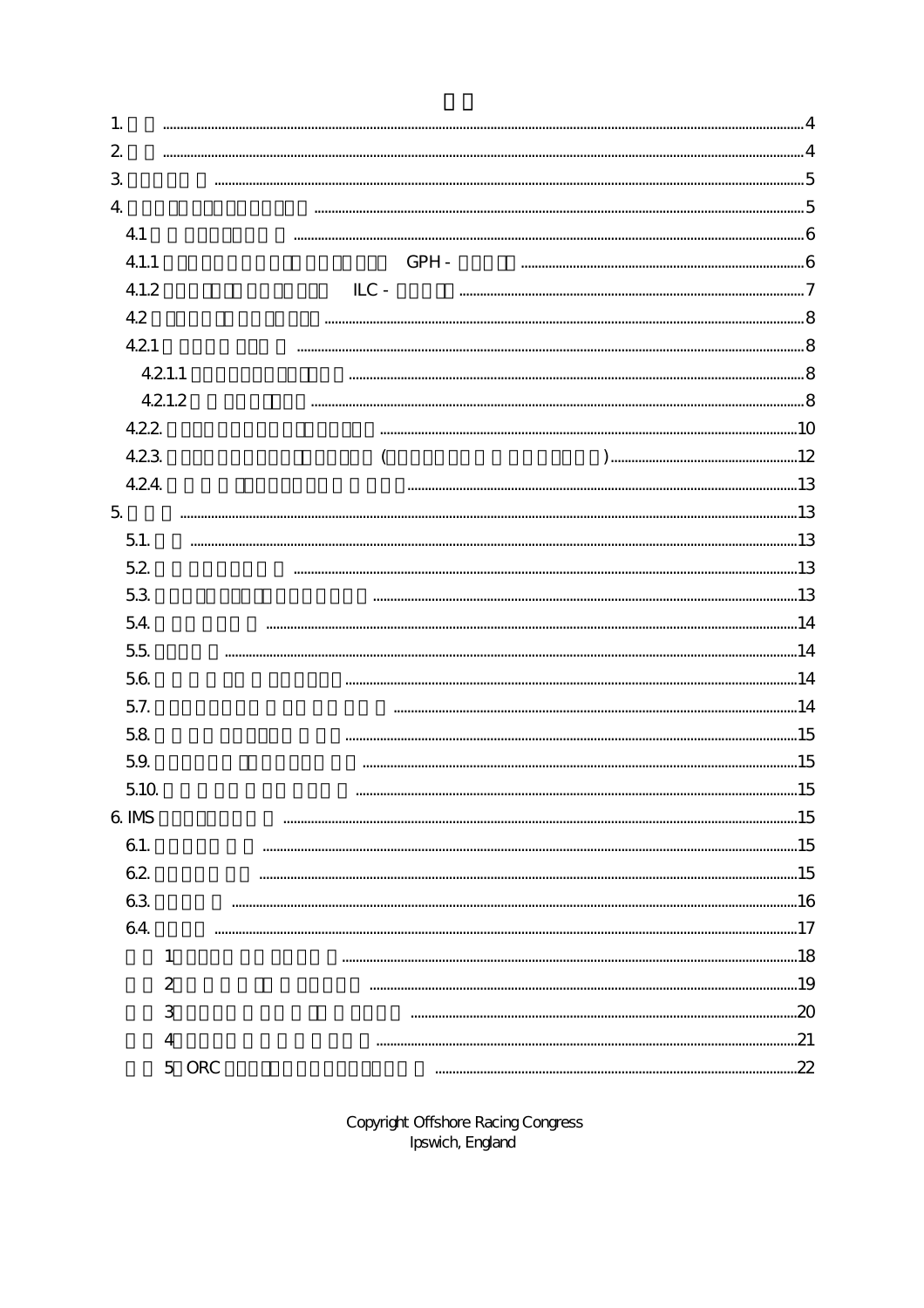| 1.                            |                |            |                |     |         |                         |
|-------------------------------|----------------|------------|----------------|-----|---------|-------------------------|
|                               |                | ORC        |                |     |         | $\textsf{IN}\textsf{S}$ |
|                               |                |            | $\mathsf{INB}$ |     |         |                         |
| $\mathsf{INB}$<br>${\sf ORC}$ | $\mathsf{INB}$ | ORC        |                |     |         |                         |
| $\mathsf{INB}$                |                |            |                |     |         |                         |
|                               |                |            |                |     |         | $\mathsf{IN}\mathsf{S}$ |
|                               | IMS            |            |                |     |         |                         |
| ORC                           |                |            |                | ORC |         | www.ORC.org             |
|                               |                |            |                |     | ORC     |                         |
|                               |                |            | ORC            |     |         |                         |
|                               |                |            | SCP(           |     | $\big)$ |                         |
| $\overline{2}$                |                |            |                |     |         |                         |
|                               |                | <b>IMS</b> |                |     |         |                         |

 $M\lesssim$ 

IOR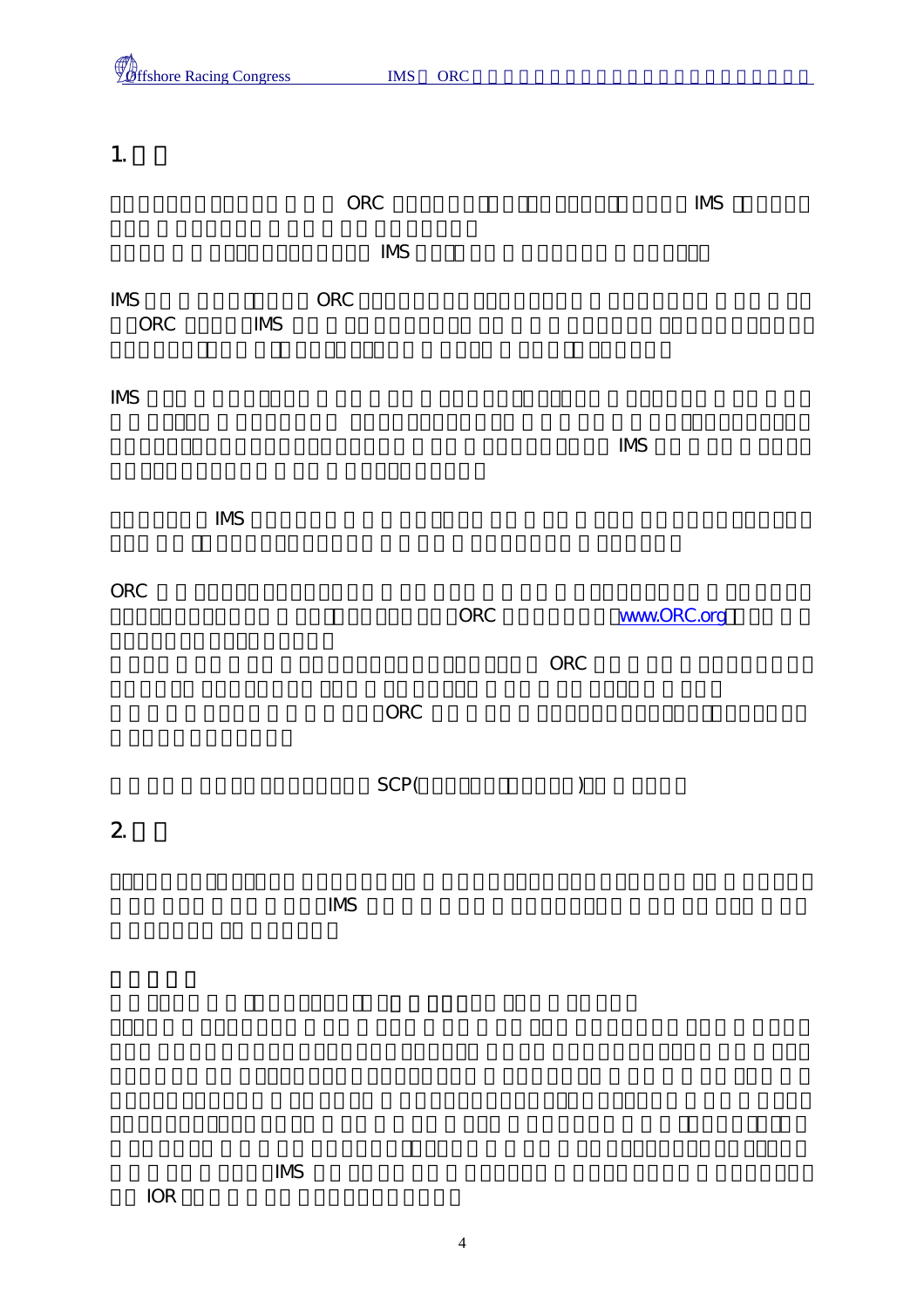| IMS            |     |                          | $\big($                        | $\big)$                 |
|----------------|-----|--------------------------|--------------------------------|-------------------------|
| $\mathfrak{Z}$ |     | <b>LPP</b><br>LPP<br>VPP | <b>VPP</b>                     |                         |
|                | (2) | $\big)$                  |                                |                         |
| 4.             | INS |                          |                                | $\mathsf{IN}\mathsf{S}$ |
|                |     |                          | <b>IMS</b>                     |                         |
|                |     | $\mathsf{INB}$           | $\mathsf{INB}$<br>PCS<br>(PCS) |                         |

 $\textsf{INS}$  exactly provided by  $\textsf{PCS}$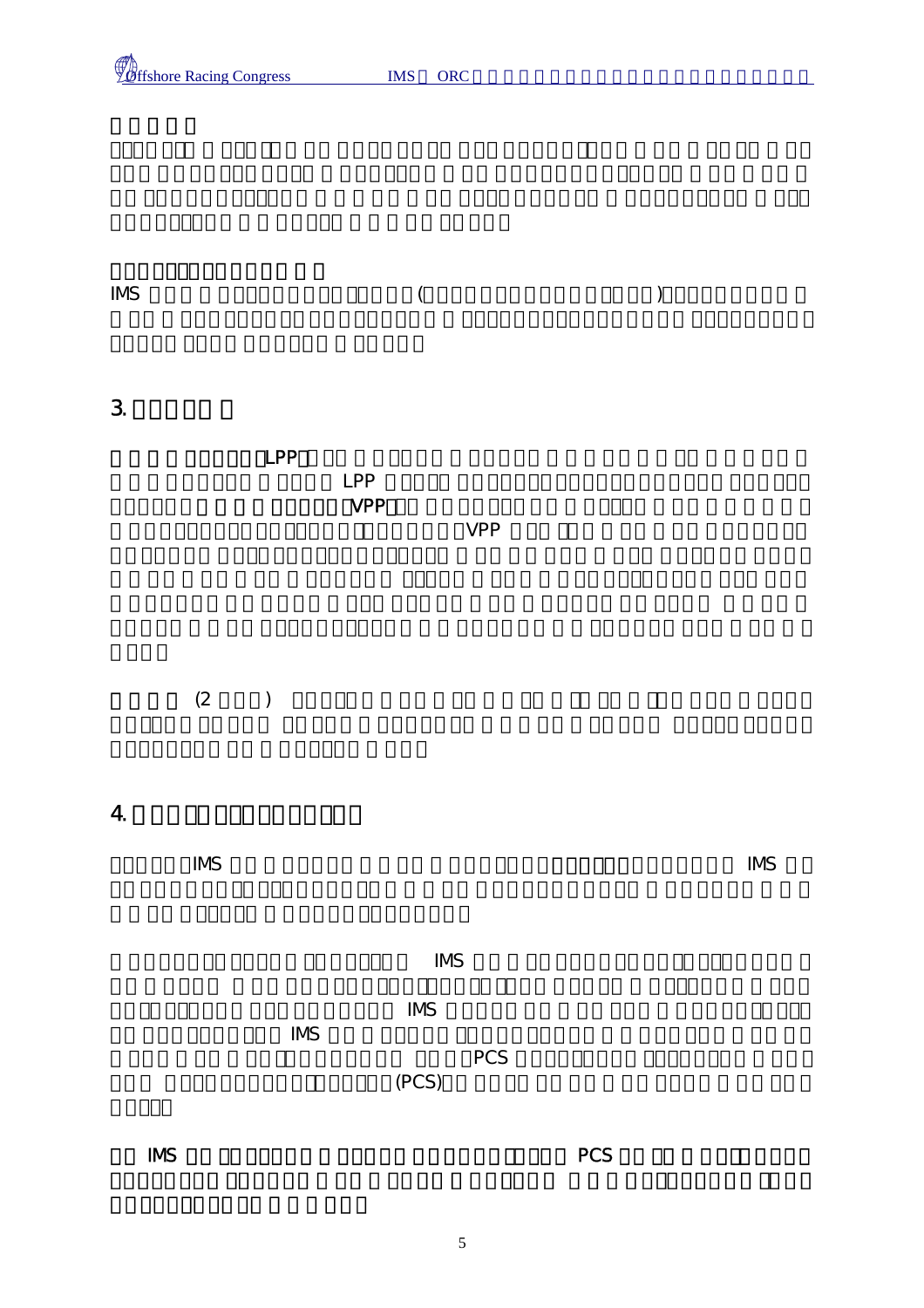| <b>Deffshore Racing Congress</b> | <b>IMS</b><br>ORC |          |                |
|----------------------------------|-------------------|----------|----------------|
| $\mathsf{IN}\mathsf{S}$          |                   |          | $\mathsf{INB}$ |
|                                  |                   |          |                |
| 4.1                              |                   |          |                |
| $\mathsf{INB}$                   |                   |          |                |
|                                  | <b>ToD</b>        |          |                |
|                                  | ToT               |          |                |
|                                  | PLS (             | $4.23$ ) |                |
|                                  |                   |          |                |
| 4.1.1                            | <b>GPH</b>        |          |                |
|                                  | <b>GPH</b>        |          |                |
|                                  | 12                |          |                |
| $\mathsf{INB}$                   |                   |          |                |
|                                  |                   |          |                |
|                                  |                   |          |                |
|                                  | GPH               |          |                |
|                                  |                   |          |                |
| SCP                              |                   |          |                |

 $TMF = 600/$  GPH 4 TMF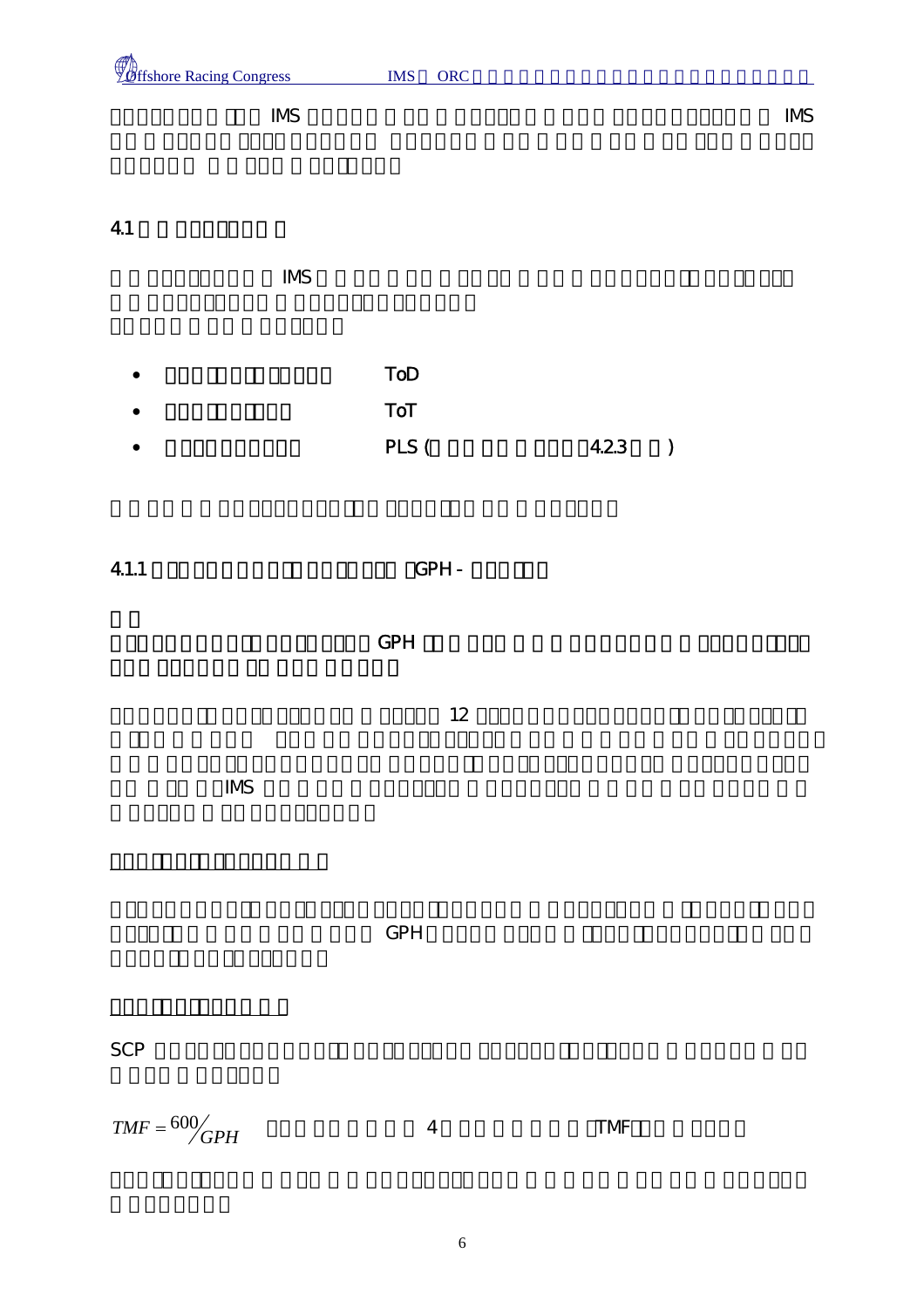#### 4.1.2 ILC

|    | <b>VMG Beat</b> | 110° Reach VMG Run |    |
|----|-----------------|--------------------|----|
|    | ТA              | TА                 | ΓA |
| 10 | ТA              | TА                 | ГΑ |
|    |                 | ГΔ                 |    |

 $TA = INS$ 

 $ILC$  TA

| n  | 24%                   | Beat             | 50% |
|----|-----------------------|------------------|-----|
| 10 | 34%                   | 110 <sup>°</sup> | 20% |
| 20 | $\mathcal{P}_\Lambda$ | Run              | 30% |

タイム・オン・ディスタンス方式:

community GPH GPH of the Contract of Lating Simplified scoring options

 $ILC$ 

SCP LLC  $\blacksquare$ 

 $TMF = \frac{675}{L}$  **4** TMF

 $\mathsf{ILC}\phantom{0}$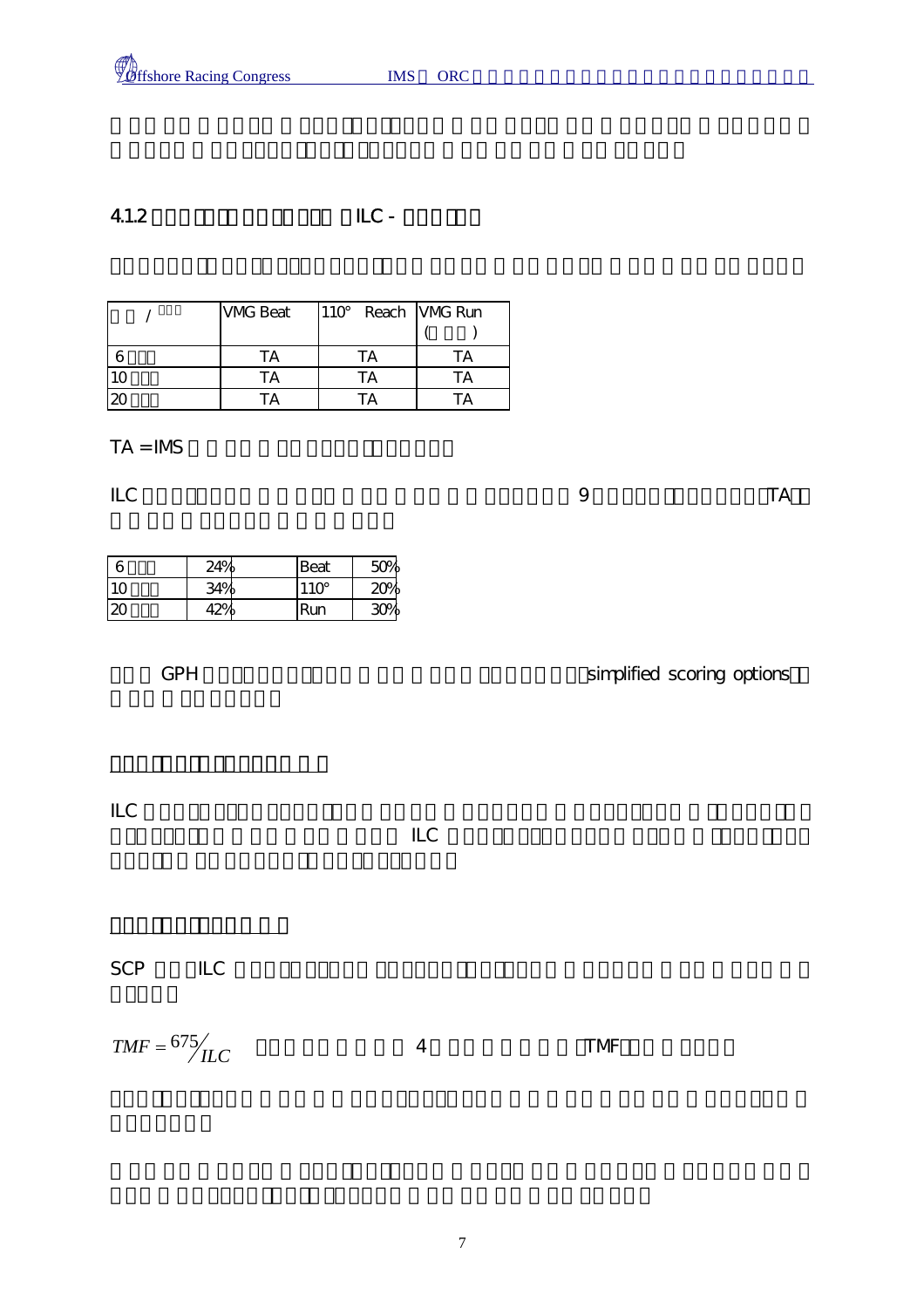| 4.2                                     |     |     |  |  |
|-----------------------------------------|-----|-----|--|--|
| IMS                                     |     |     |  |  |
|                                         |     |     |  |  |
|                                         |     |     |  |  |
|                                         |     |     |  |  |
|                                         |     |     |  |  |
| $\begin{array}{c} 1. \\ 2. \end{array}$ |     | PCS |  |  |
| 4.21                                    |     |     |  |  |
|                                         |     |     |  |  |
| 4.21.1                                  |     |     |  |  |
|                                         | ORC |     |  |  |
| IMS                                     |     |     |  |  |
|                                         |     |     |  |  |
|                                         |     |     |  |  |

 $4.21.2$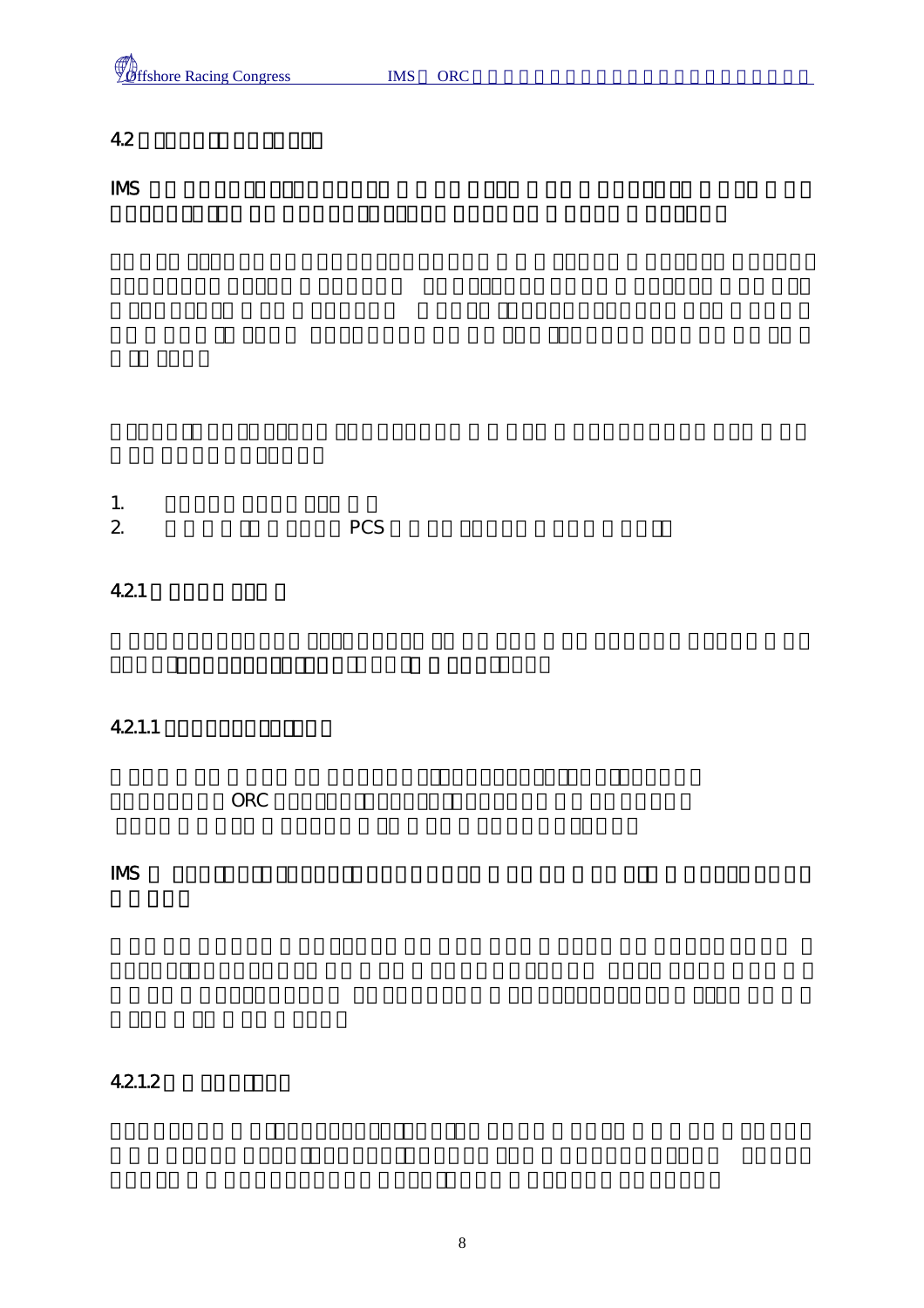

<u>ር</u>

 $25\%$  0.1  $25\%$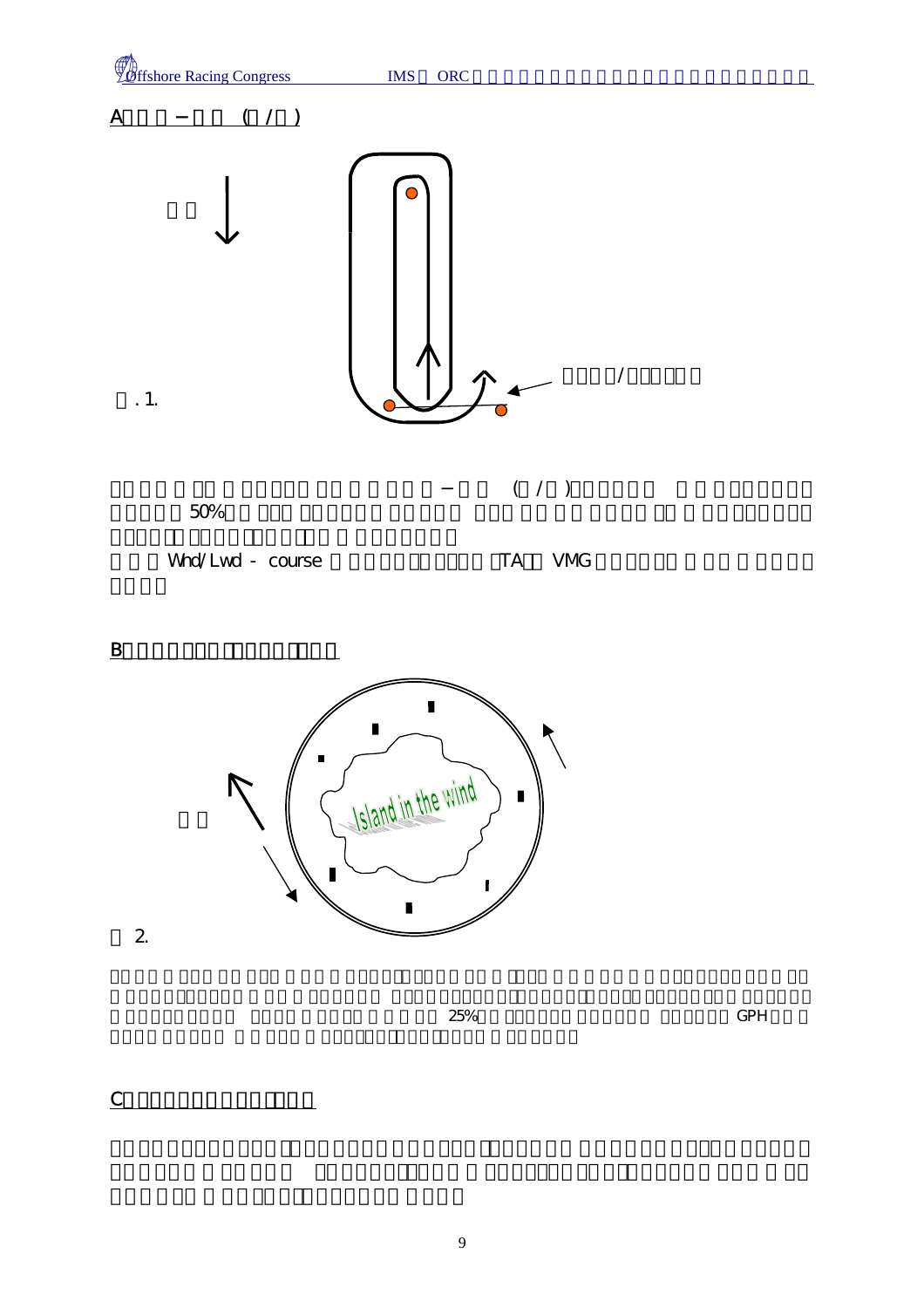|                               |                | $\%$        |           |       |
|-------------------------------|----------------|-------------|-----------|-------|
| D                             |                | ) PCS       |           |       |
| <b>PCS</b>                    |                |             |           |       |
| $\sqrt{ }$<br>$\overline{20}$ | $70%$<br>$20%$ | 12<br>$80%$ | 6<br>100% | $30%$ |
|                               | 4.22 4.23      |             |           |       |
|                               |                |             |           |       |
| 4.22                          |                |             |           |       |
| <b>IMS</b>                    |                |             |           |       |

 $SCP$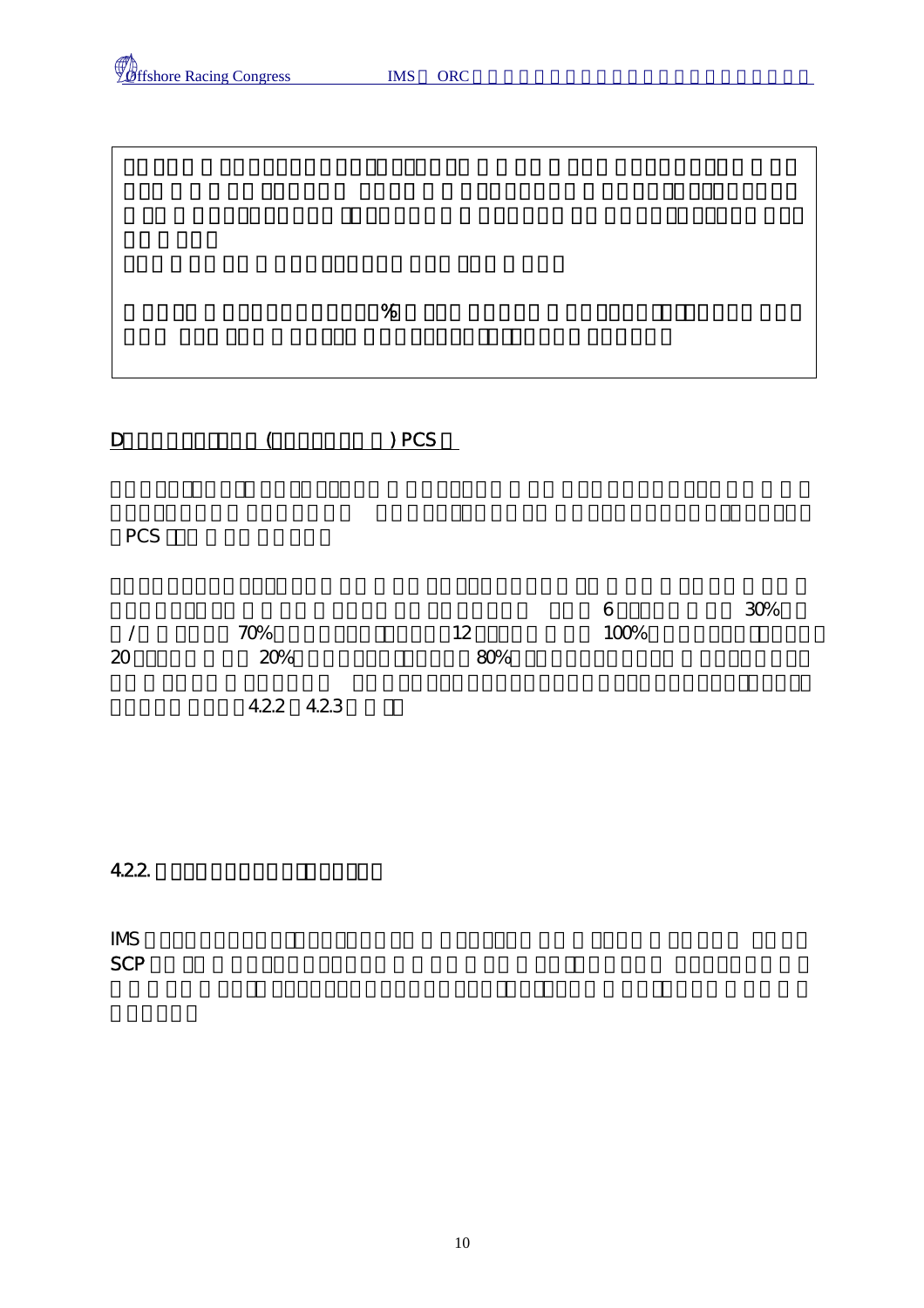





 $31$ 



3. 1. A VPP







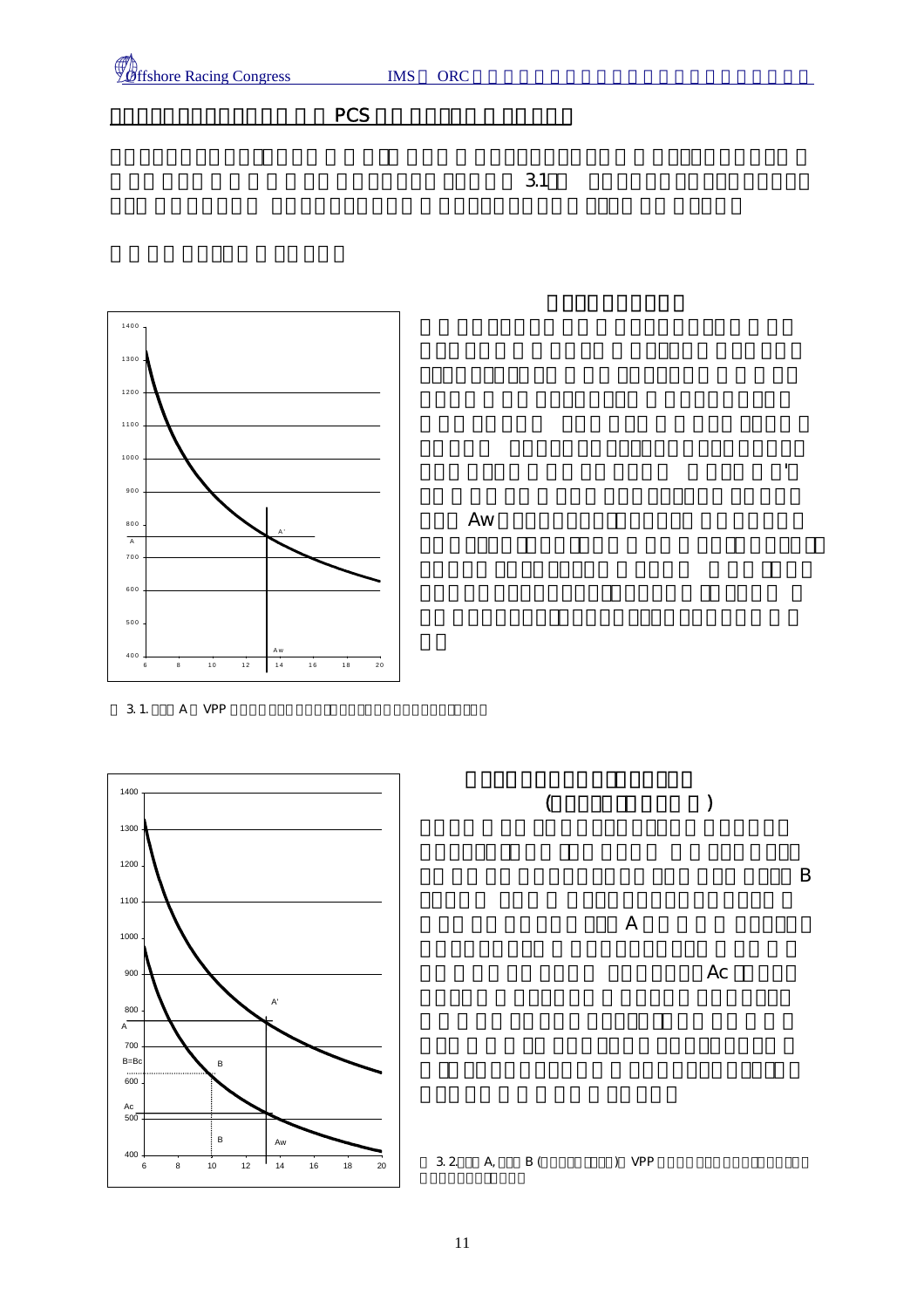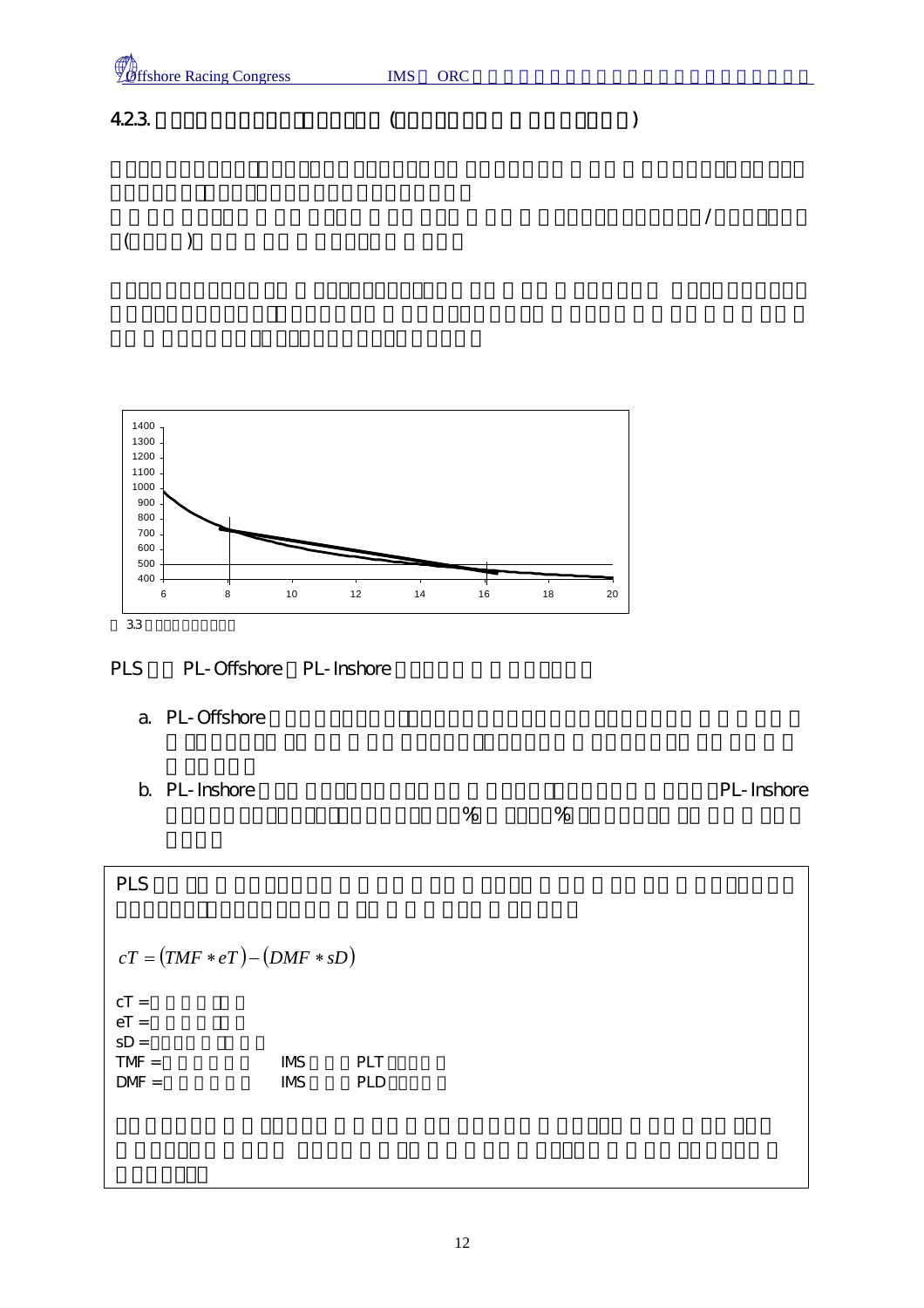|            | <b>Deffshore Racing Congress</b> | <b>IMS</b> | <b>ORC</b>     |
|------------|----------------------------------|------------|----------------|
| 4.24       |                                  |            |                |
| <b>PCS</b> | PLS                              | IMS        | 10 12 14 16 20 |
|            |                                  |            |                |

| 12<br>PCS | <b>PCS</b> |    |
|-----------|------------|----|
|           |            | 12 |

### 5. 実践編

 $5.1.$ 

 $1\text{MS}$ 

5.2

5.3.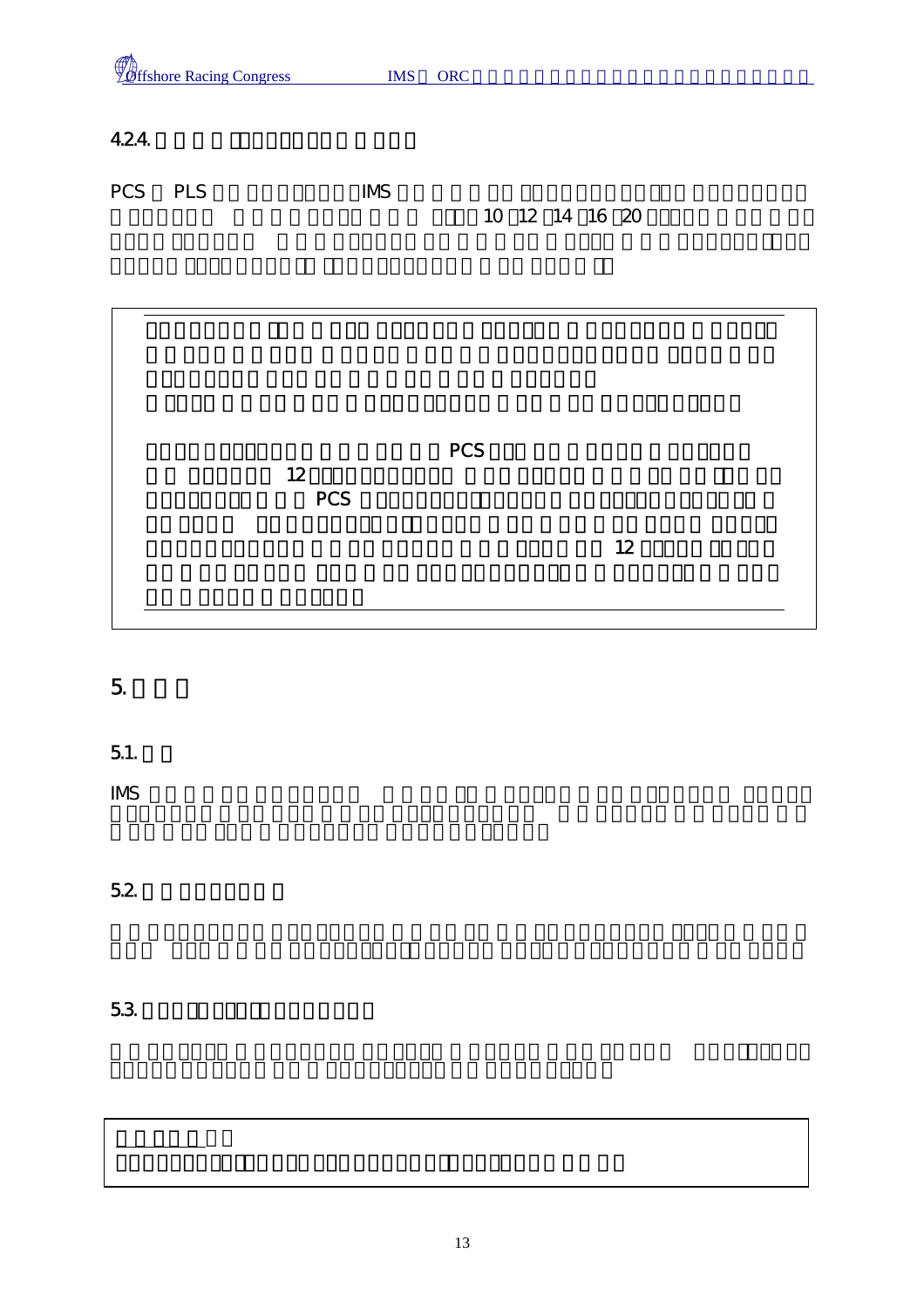#### $5.4.$

|                         |            | SCP |  |   |
|-------------------------|------------|-----|--|---|
|                         |            |     |  |   |
|                         |            |     |  |   |
|                         |            |     |  |   |
| RMS96                   | <b>SCP</b> |     |  |   |
| $\overline{\mathbf{I}}$ |            |     |  | 1 |
|                         |            |     |  |   |
|                         |            |     |  |   |

5.5.

難です。(オフショアまたはインショアが使えます)

5.6. 固定風速、固定コースタイプ

 $5.7.$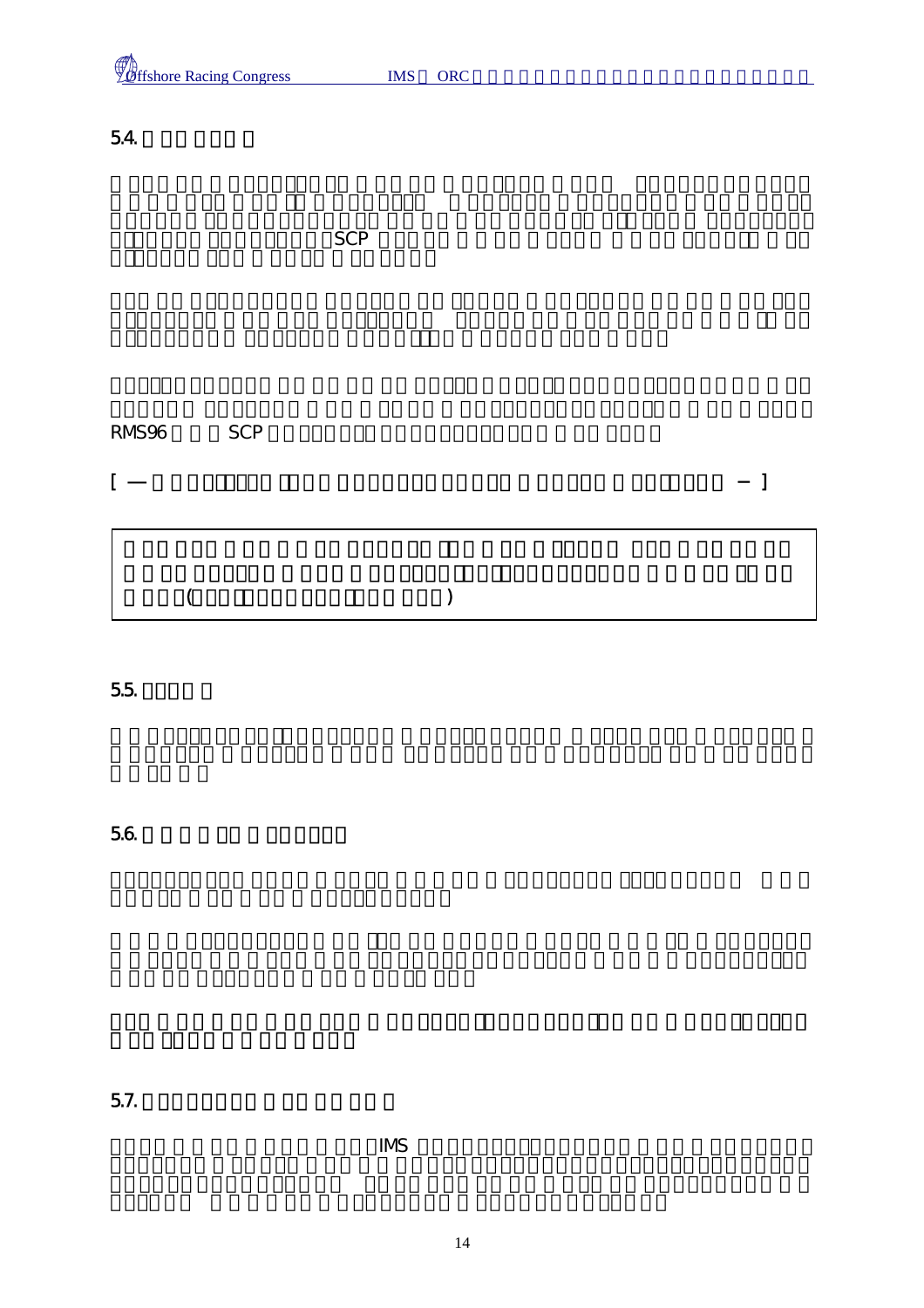| <b>The Election Studies</b><br>20 Offshore Racing Congress |  |
|------------------------------------------------------------|--|
|                                                            |  |

#### 5.8.

 $100\%$ 

IMS ORC

5.9.

5.10

### 6. IMS

 $61.$ 

 $62$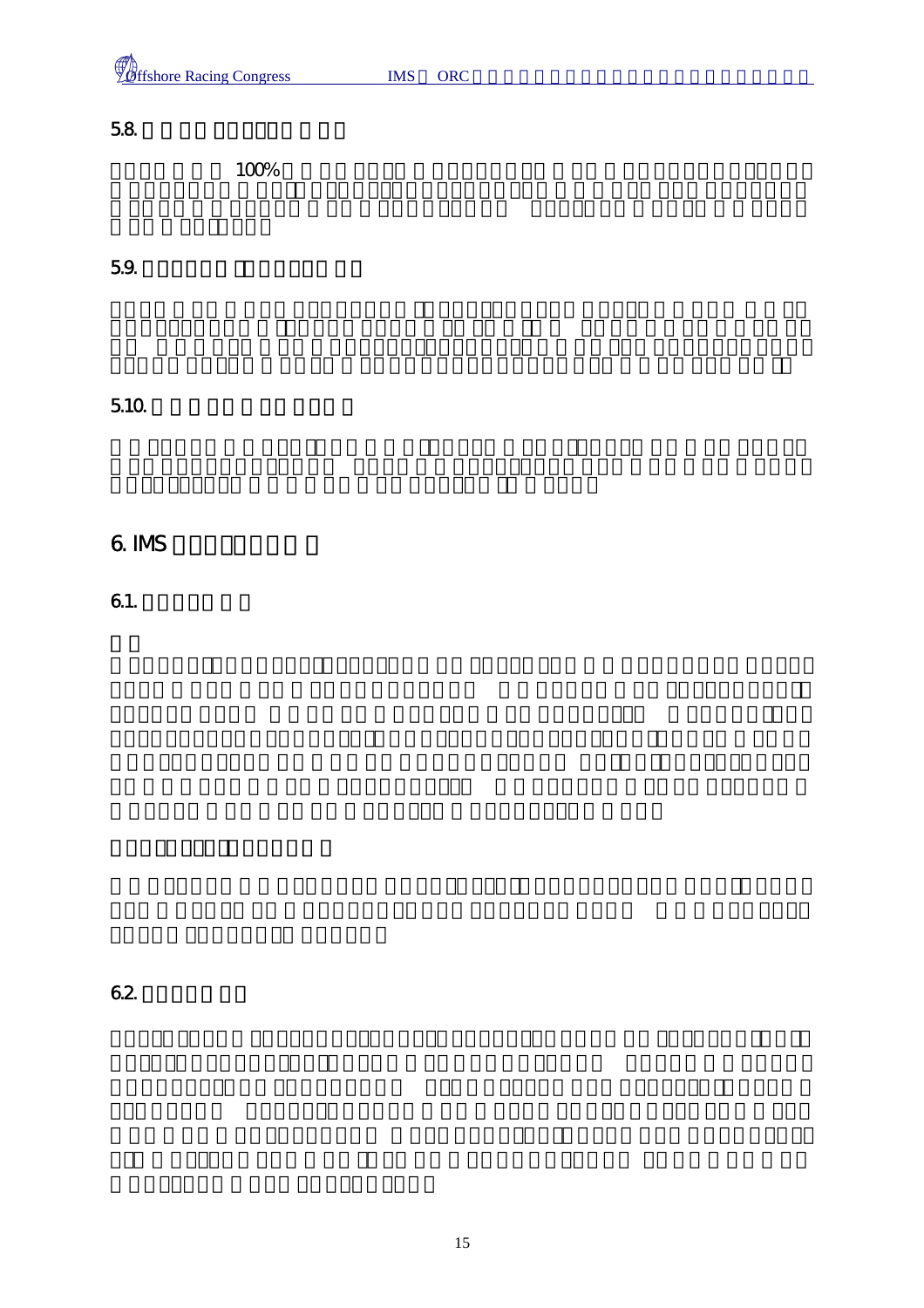#### 6.3. レース前日

 $15 \t 30$ 





1.  $\blacksquare$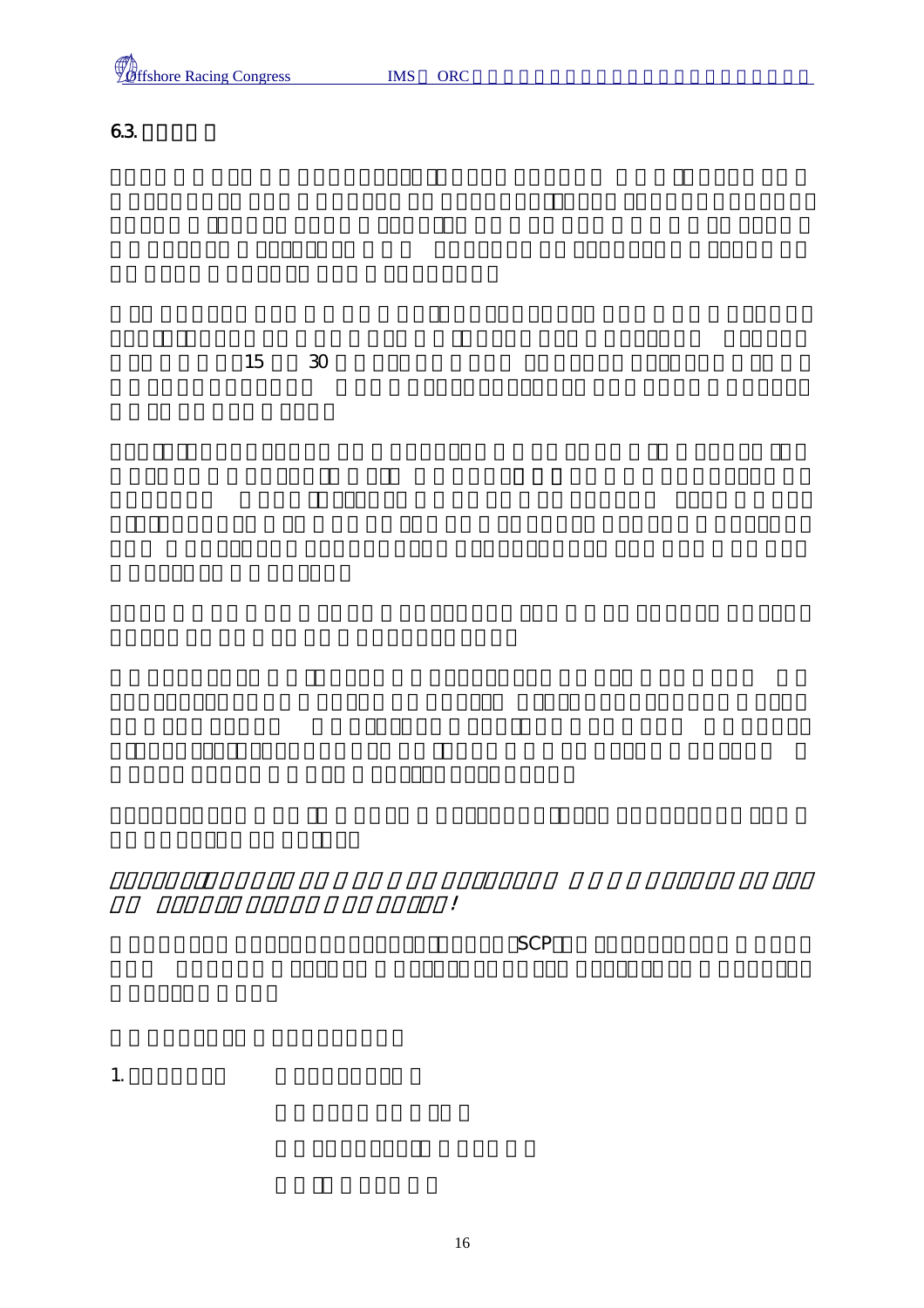DNC, DNS, OCS, ZFP, BFD, DNF, RAF, SCP, DSQ, DNE, RDG ISAF-RRS A 11 (" ")

64.

 $MSE$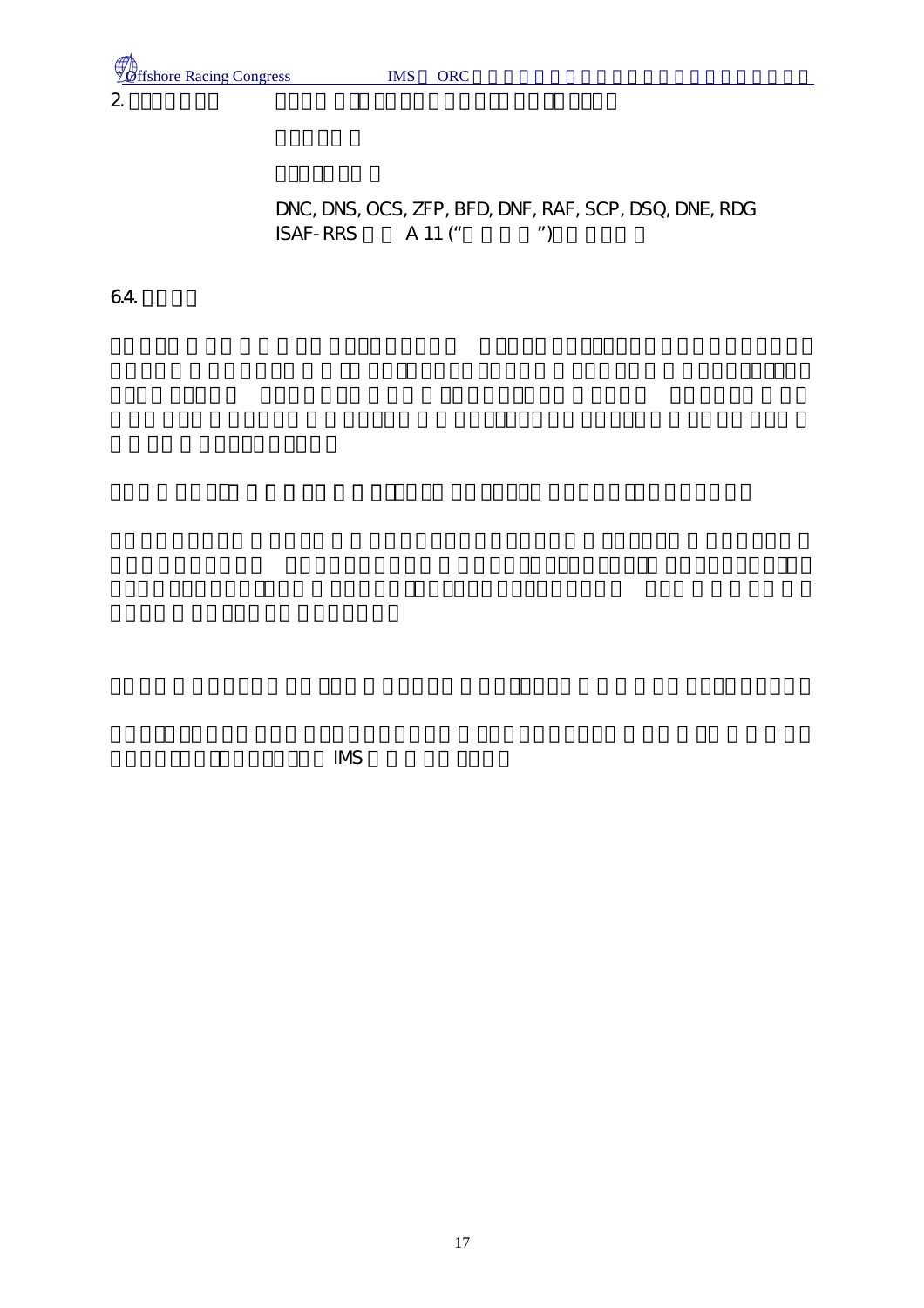Offshore Racing Congress IMS ORC

 $\sim$  1:  $\sim$   $\sim$   $\sim$   $\sim$   $\sim$   $\sim$ 

 $\mathsf{IMS}$ 

 $SCP$  $\sqrt{a}$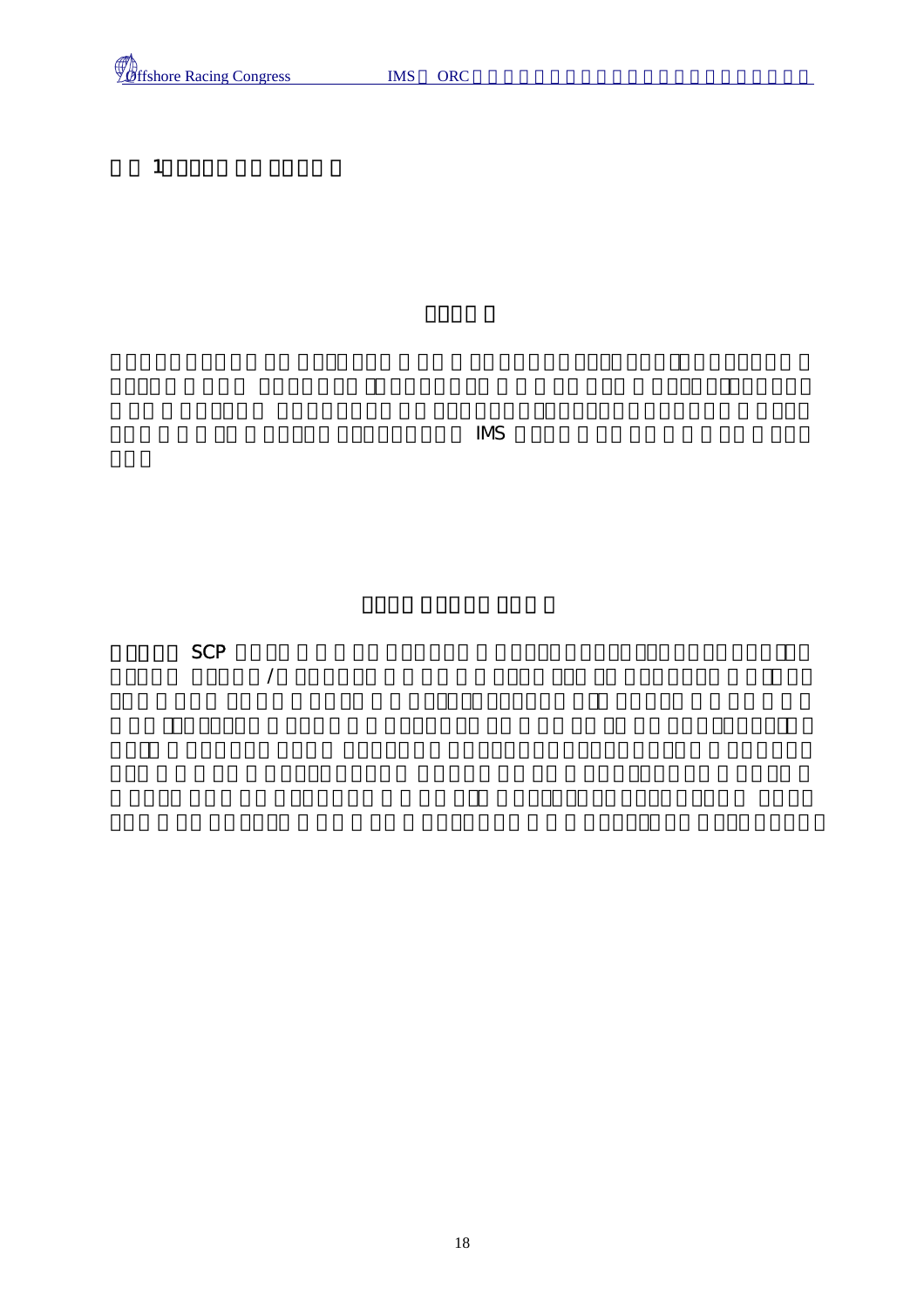

|   | sec/nm           | sec/nm         | min sec              | hrs min sec | hrs min sec |
|---|------------------|----------------|----------------------|-------------|-------------|
|   | 482.8            | 0 <sup>0</sup> | $\infty$<br>( )      | 43<br>41    | 43<br>41    |
| B | 485.6            | 28             | 28<br>Ő              | 53<br>59    | 31<br>53    |
|   | 500.0            | 17.2           | 52<br>$\overline{2}$ | 28<br>44    | 36          |
|   | 502 <sup>2</sup> | 19.3           |                      | 52          |             |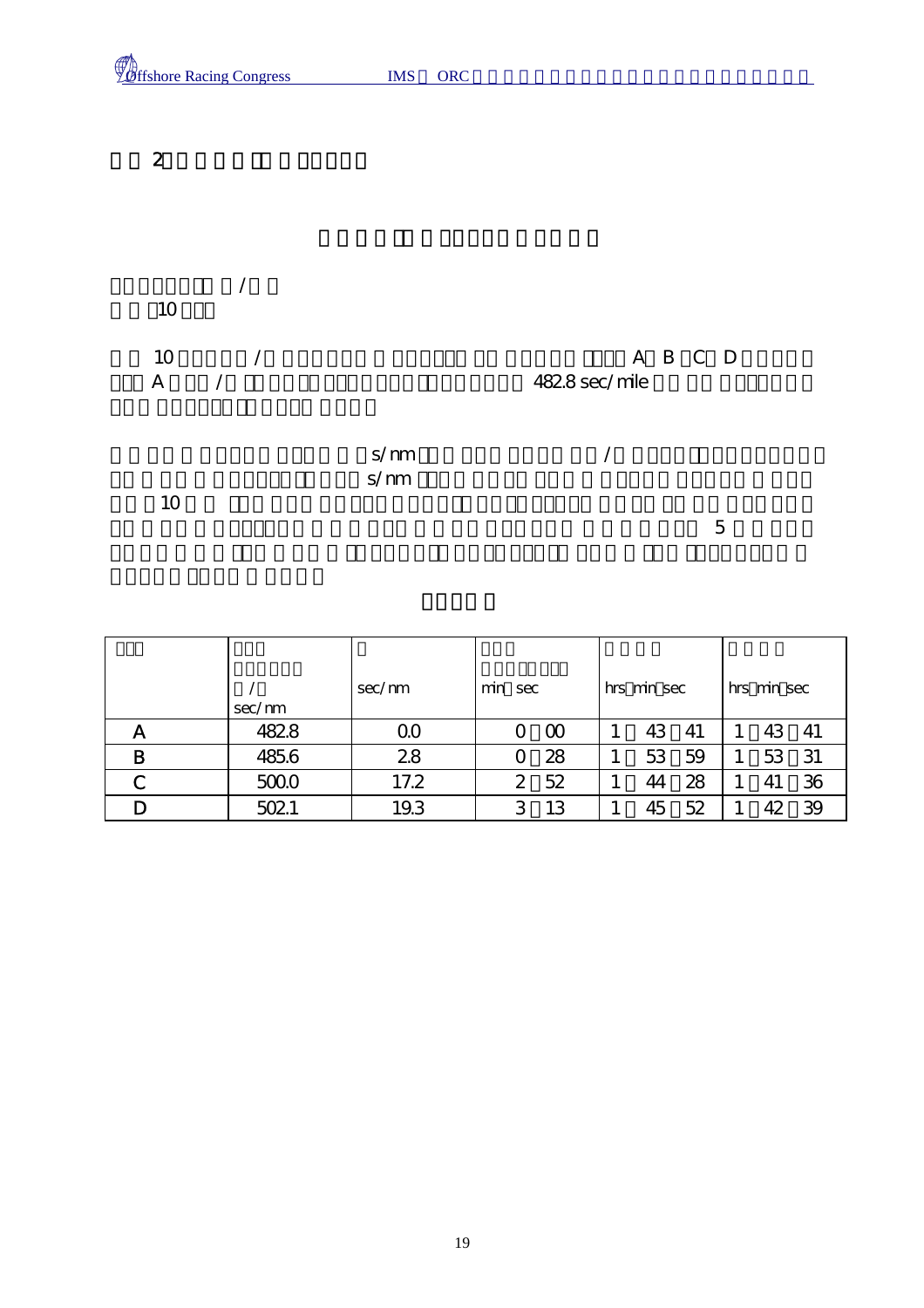$\overline{\mathbf{3}}$  3:  $\mathbf{1}$ 



ナビゲーションや気象に関する 署名: ..............................................

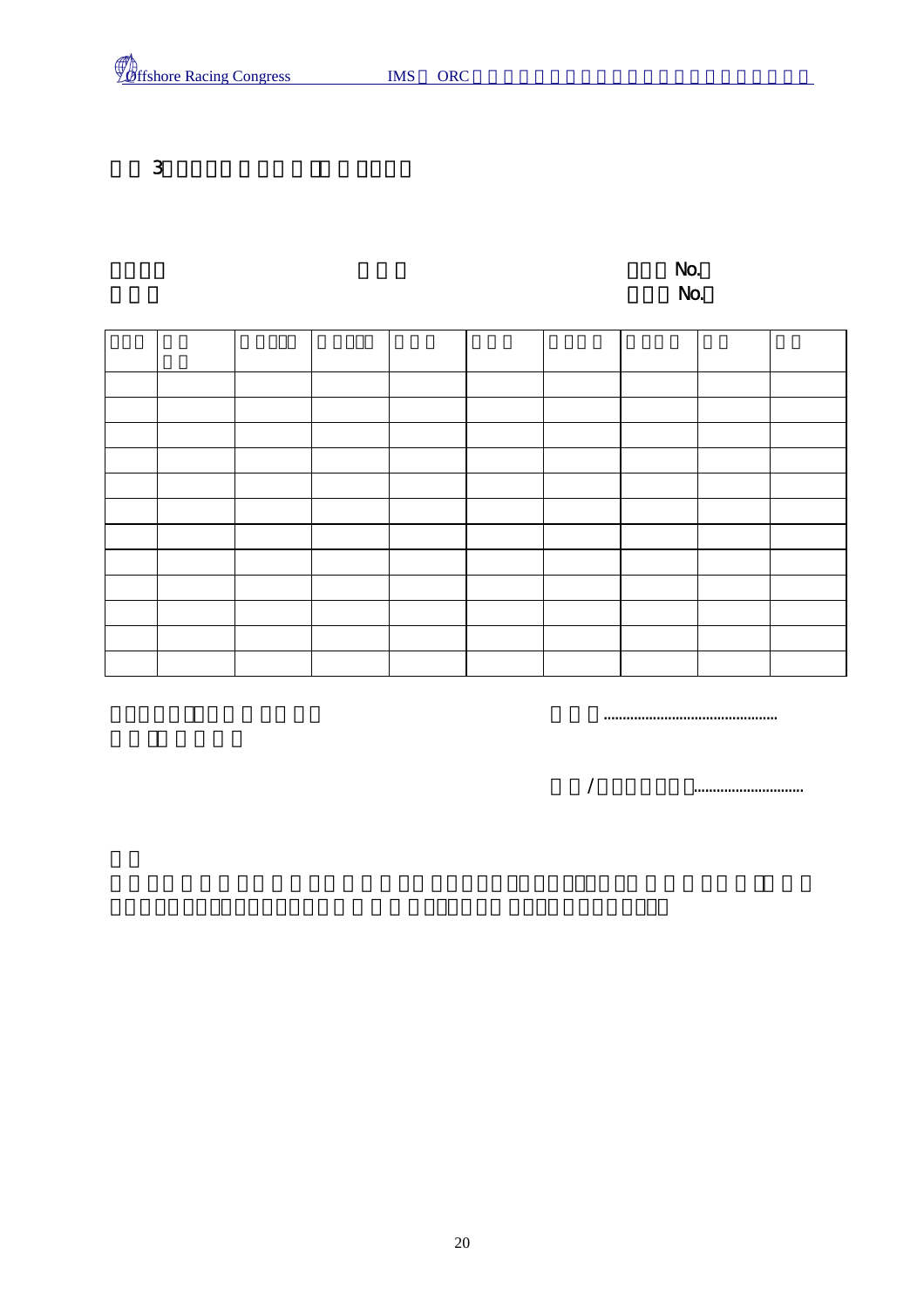| 4                    |                |  |     |  |
|----------------------|----------------|--|-----|--|
| 1.<br>$\overline{2}$ | PCS<br>PCS/PLS |  |     |  |
| $\mathfrak{S}$<br>4. | (ToT, ToD,     |  | PLS |  |

 $SCP$ 

PCS extended to the PCS and the set of the set of the set of the set of the set of the set of the set of the set of the set of the set of the set of the set of the set of the set of the set of the set of the set of the set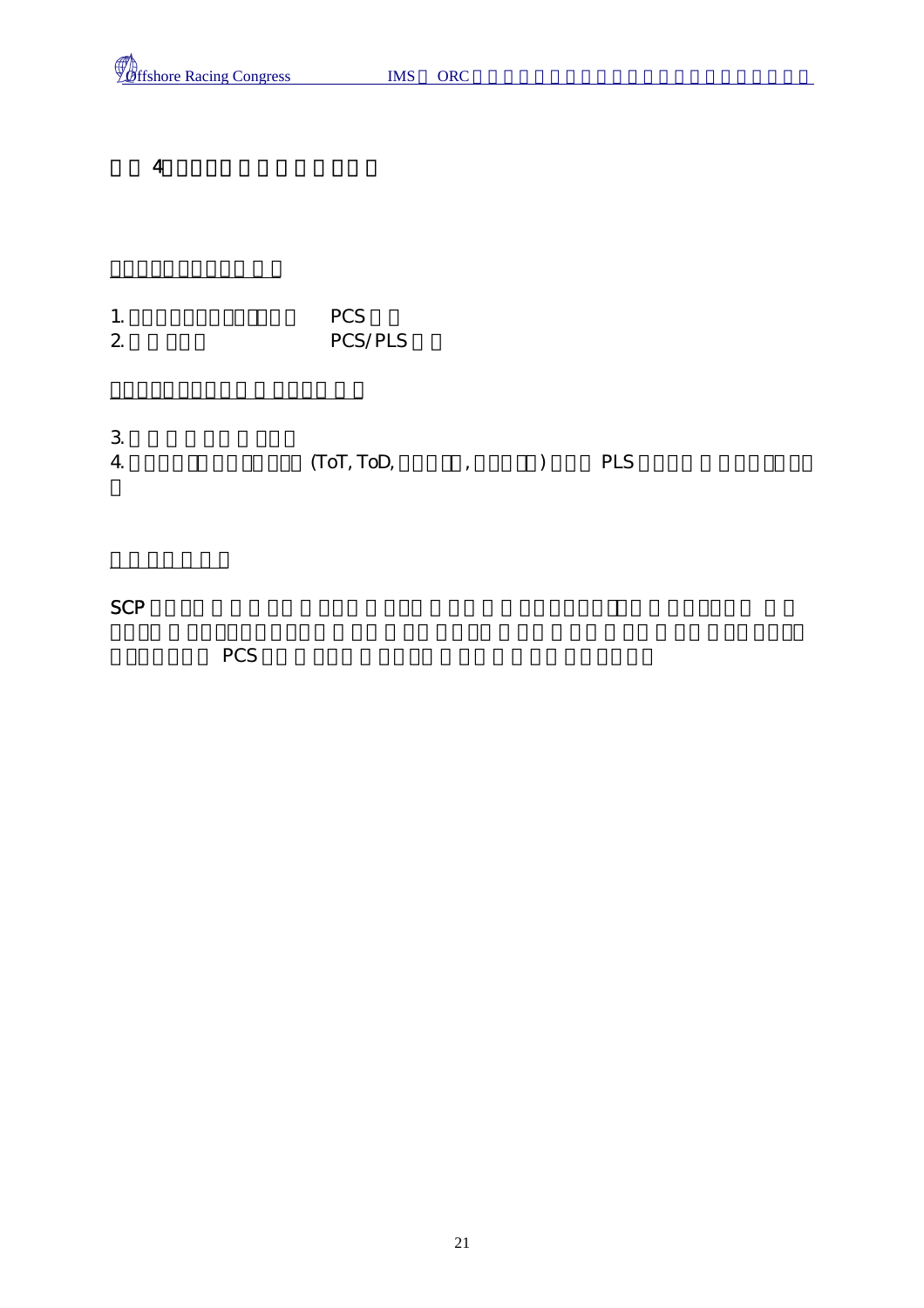#### 5 ORC

ORC ウェブのスコアリングのスコアリングのために記事をついています。

| <b>ToD</b> |
|------------|
| ToT        |
| <b>PLS</b> |
|            |

ToT ( ( ) ToD ( )

 $(ToT)$ 

ToD ToT  $\blacksquare$  $($   $\ldots)$ 

 $(12.333)$  $(PLS)$ 

 $\overline{\phantom{a}}$  $($ 

#### PLS **EXES**

 $cT = (TMF * eT) - (DMF * sD)$  $cT =$  $eT =$  $SD =$  $T\mathbf{M}\mathbf{F} = \mathbf{ORC} \qquad \qquad \mathsf{PLT}$  $DMF =$  ORC PLD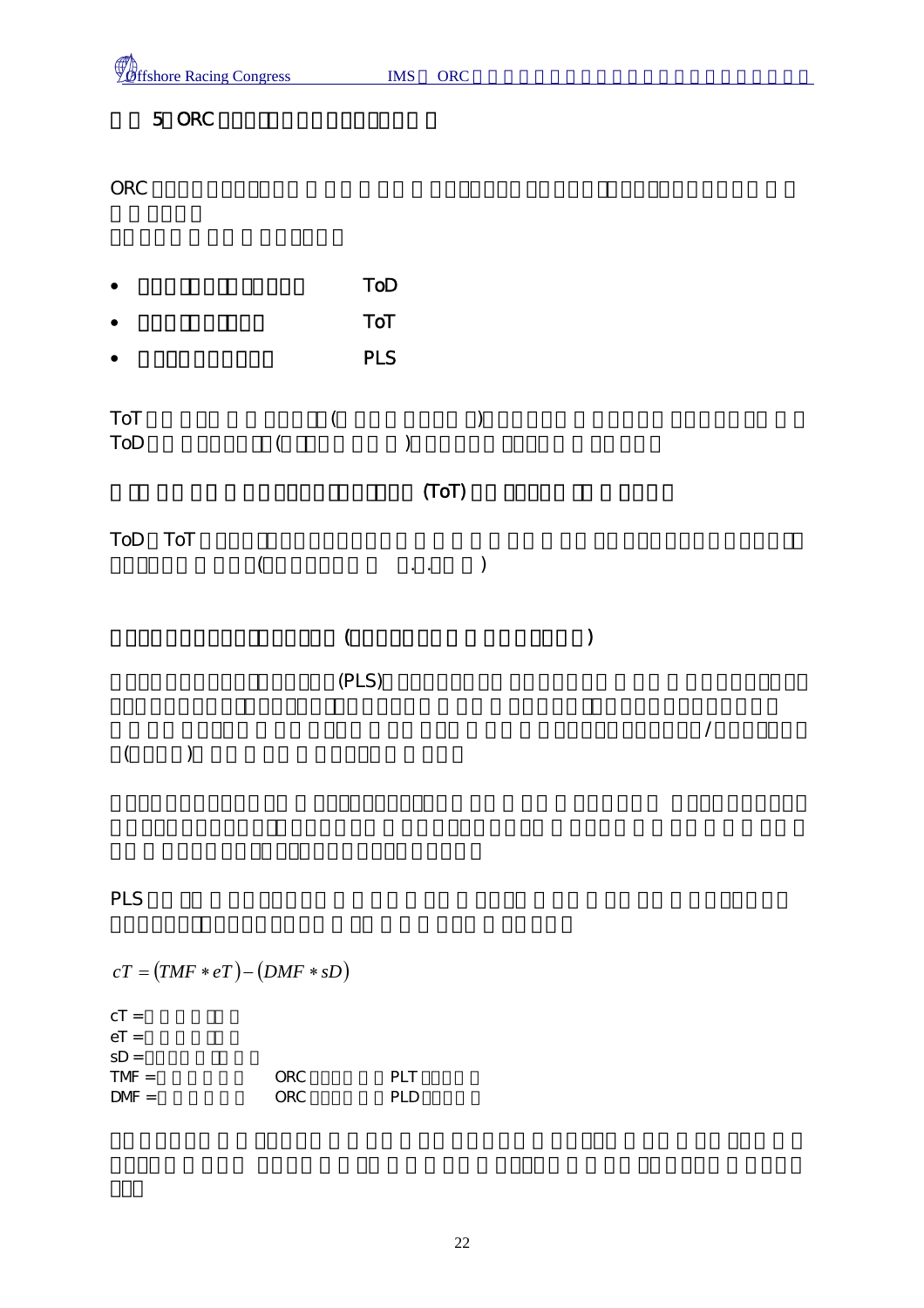



| юr: | <b>INFY Draft</b> |                                |                | 2.305 RudConst STANDARD                        |
|-----|-------------------|--------------------------------|----------------|------------------------------------------------|
|     |                   | MaxBeam.                       | 3.630 AgeDate  | 5/1991                                         |
| St. |                   | EXPIFLD FwdAccom               | NO SeriesDate: |                                                |
|     |                   | 0.434 Accomi.gtv 11.797 CrewWt |                | 815                                            |
| ie. |                   |                                |                | 121.9 BoomCnst NOFIBER Division C/R DA=0.00%   |
|     |                   |                                |                | MEETS REQ NeetMet: NOCARB HalfCost LIGHT/OTHER |